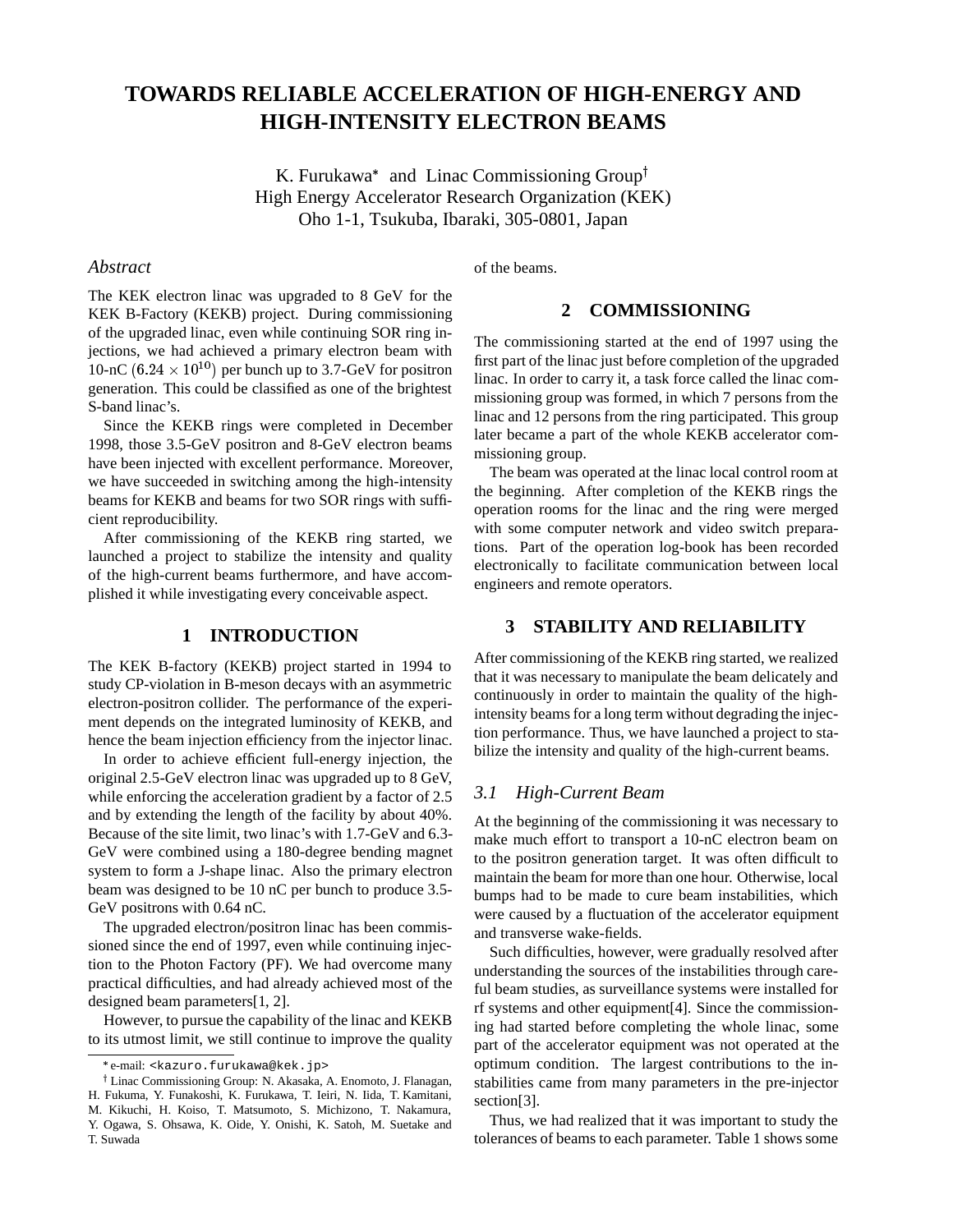of those results.

Table 1: Tolerances of a 10-nC beam

| <b>Parameter</b>    | <b>Tolerance</b> |
|---------------------|------------------|
| Gun high voltage    | $\pm$ 0.38 %     |
| Gun timing          | $\pm$ 45. ps     |
| SHB1 (114MHz) phase | $\pm$ 1.1 deg.   |
| SHB2 (571MHz) phase | $\pm$ 1.3 deg.   |
| Buncher phase       | $\pm$ 1.7 deg.   |
| Buncher power       | $\pm 0.47 \%$    |
| Sub-booster-A phase | $\pm$ 3.5 deg.   |
| Sub-booster-B phase | $\pm$ 4.0 deg.   |

These tolerance values were obtained to keep 90% of the maximum beam current at the positron production target by changing only one parameter around a good set of parameters. Software to find a correlation was used in order to acquire these data[5].

For a long, term each parameter may drift independently. If the room temperature changes, most parameters may correlate with it. Thus, while the above tolerance values are good references to consider the beam stability, the parameters of the equipment have to be kept within much better limits.

In order to stabilize the equipment parameters following the above guidelines, stabilization software, which will be described later, was implemented as well as hardware improvements.

After such a challenging effort, we achieved a primary electron beam with 10-nC (6.24  $\times$  10<sup>10</sup>) per bunch up to 3.7-GeV for positron generation, without any loss at the 180-degree bending system. This could be classified as one of the brightest S-band linac's.

#### *3.2 Four Beam Modes*

It was anticipated that it might degrade the performance of the linac to switch beams between four injection modes. After a high-current beam was achieved, we sometimes found that the beam parameters were not optimal. Actually, the beam parameters in the four beam modes are quite different, as shown in Table 2.

| Table 2: Beam Modes of the Linac |  |  |  |
|----------------------------------|--|--|--|
|----------------------------------|--|--|--|

|            | KEKB        |                     | PF               | <b>PF-AR</b>        |
|------------|-------------|---------------------|------------------|---------------------|
|            | HER         | LER                 |                  |                     |
| Energy     | 8 GeV       | $3.5$ GeV           | $2.5$ GeV        | $2.5$ GeV           |
| Particle   | $e^-$       | $\rho^+$            | $e^{-}$          | $e^{-}$             |
| Charge     | $1.28$ nC   | $0.64 \text{ nC}$   | $0.2 \text{ nC}$ | $0.2 \,\mathrm{nC}$ |
|            |             | $(10 \text{ nC})^1$ |                  |                     |
| Repetition | 50 Hz       | 50 Hz               | 25 Hz            | 25 Hz               |
| Refill     |             |                     |                  |                     |
| Time       | $1-2$ min.  | $5-10$ min.         | $3-5$ min.       | $3-5$ min.          |
| Interval   | $1 - 2$ hr. | $1 - 2$ hr.         | 24 hr.           | $2 - 4$ hr.         |

The major challenging issues here were reproducibility of the beams in one of four modes, the reliability of switching and the switching speed to improve the integrated luminosity.

In this area, software to switch the beam modes had been developed since the beginning of the commissioning. In order to accomplish the above tasks, the software was refined, especially in the magnet initialization for the reproducibility and in recovery of the equipment failures for the reliability. It can even be re-configured easily in several aspects by an operator. The details are described elsewhere[6].

Using this enhanced software, the loss time caused by beam mode switching was made negligible, and the beams became well reproduced over frequent mode switches. The switching time for the KEKB modes became 90 to 120 seconds, which is acceptable. Thus, it is not a major issue at the linac any more.

There are several plans for experiments that use highenergy electrons in the linac. An example is the slow positron facility for solid-state and particle physics[7]. While the priorities of these experiments are currently low, new beam modes for them may be added to the routine operation if it is possible to solve new switching issues.

# *3.3 Beam Feedback Loops*

Even with the efforts on beam stabilization and reliable beam mode switching, it was sometimes necessary to tune the equipment parameters delicately in order to maintain some beam parameters in the long term. Only some experts could tune the beam and it took some time.

Simple feedback loops to limit energy fluctuations of the beams had been installed since the beginning of the commissioning[8]. Also the same software was applied to stabilize equipment parameters, as already described above. It was also applied to stabilize the beam orbits. More than 30 feedback loops have been installed and are working depending on the beam modes. The details are described elsewhere[6].

These feedback loops have improved short-term linac stability, and have cured long-term drifts as well.

## *3.4 Beam Optics*

In order to reproduce the beam well under different conditions, the beam optics along the linac must be understood well. We have investigated several aspects to find any discrepancy between the design and the real optics.

e Q-magnet-scan method and wire scanners have been used In order to measure the beam emittance well, both the depending on the locations. The errors in energy gain evaluations along the linac were not small, unfortunately. We are trying to refine it using a gain derived from the rf measurement, beam energy measurement by an analyzer magnet and a longitudinal wake-field estimation.

<sup>&</sup>lt;sup>1</sup>3.7-GeV primary electron beam.